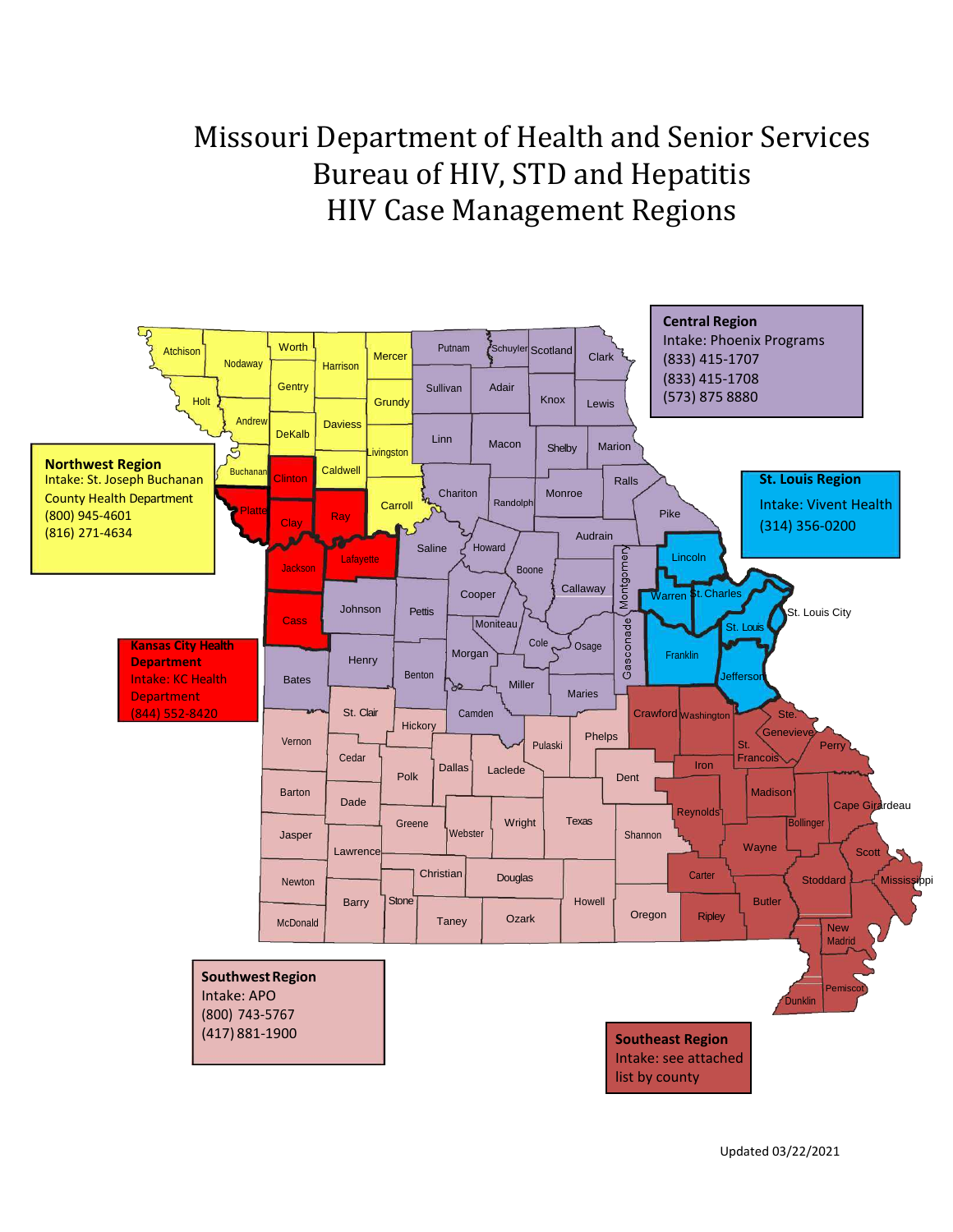# *Kansas City Region*

#### **Thrive Health Connections** (formerly Good

Samaritan Project (GPS)) 5008 Prospect Avenue Kansas City, MO 64130 (816) 561-8784 FAX (816) 753-4582

#### **Thrive Health Connection Wyandotte**

**Satellite-(Linkage to Care)** Wyandotte County Health Department 619 Ann Avenue Kansas City, KS 66101

#### **Thrive Health Connection Satellite-**

Johnson County Health Department 6000 Lamar, Ste. 140 Mission, KS 66202 (913) 826-1223 FAX (913) 826-1202

#### **Kansas City CARE Health Center**

3515 Broadway Kansas City, MO 64111 (816) 753-5144 FAX (816) 753-0804 or (816) 756-1081

#### **KCTGA Linkage to Care**

(for those newly diagnosed HIV+) Pager: 816-990-2411

#### **Kansas City Health Department**

2400 Troost Ave., Ste. 1200 A Kansas City, MO 64108 FAX (816) 513-6316 AIDS Hotline 1-844-552-8420

#### **Truman Medical Center- Hospital**

2301 Holmes Street Kansas City, MO 64108 (816) 404-3200 FAX (816) 404-3223

#### **The University of Kansas Hospital**

4000 Cambridge St. Kansas City, KS 66160 (913) 588-2160 FAX (913) 588-2154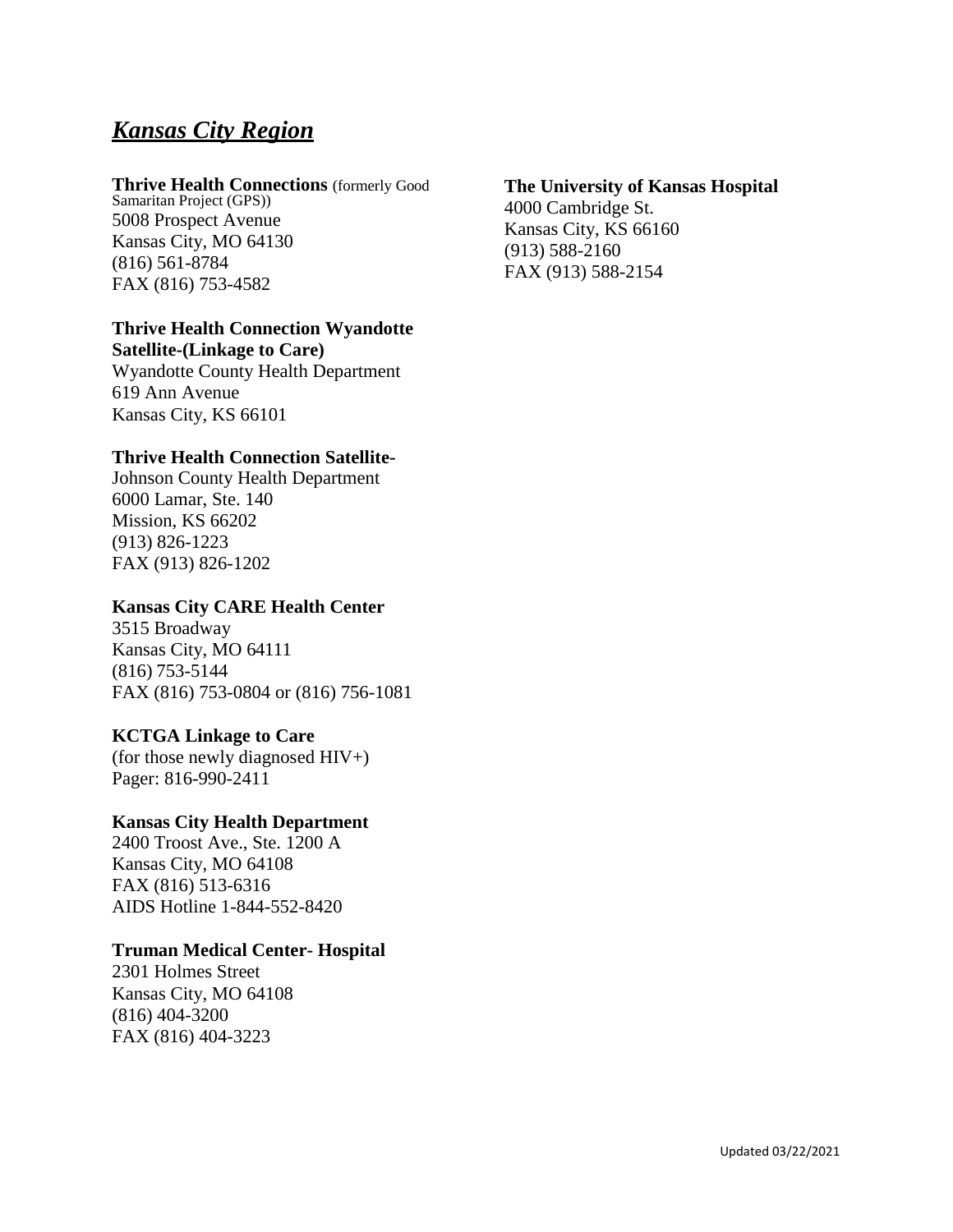### *St. Louis Region*

#### **St. Louis Children's Hospital**

Pediatrics Team #1 Children's Place Northwest Tower Room #9315 St. Louis, MO 63110 (314) 454-6210 FAX (314) 454-2836

#### **Places for People**

1001 Lynch St. St. Louis, MO 63118 (314) 535-5600 FAX (314) 535-6037

#### **Doorways**

4385 Maryland Ave. St. Louis, MO 63108 (314) 535-0888 or (314) 535-1919 FAX (314) 535-0909

#### **City of St. Louis Dept. of Health**

Communicable Disease (Administrative only) 1520 Market St., Room 4027 St. Louis, MO 63103 Main: (314) 657-1551 FAX (314) 612-5876 Toll Free (888) 291-2437

#### **Saint Louis University (SLU)**

(formerly New Hope Comprehensive Clinic) 1225 S. Grand Blvd.,2nd floor St. Louis, MO 63104 (314) 977-9050 FAX (314) 977-9916

**Vivent Health (**formerly St. Louis Effort for AIDS) 2653 Locust St. St. Louis, MO 63103 Intake: 314-356-0200 Phone: 314-645-6451 FAX (314)-645-6502

#### **Washington University Infectious Disease**

**(WUID)** Specialty Program Wash. Univ. School of Medicine 4523 Clayton Ave., Campus Box 8051 St. Louis, MO 63110 Toll free: (800)858-3541 (314) 747-1206 FAX (314) 747-1208 **Clinic Location**

620 S. Taylor St. Louis, MO 63110 Main: (314)747-1206

#### **Health and Education for Youth (HEY)**

Wash. Univ. School of Medicine 4523 Clayton Ave., Campus Box 8051 St. Louis, MO 63110 (314) 747-1206 FAX (314) 747-2668

#### **Williams & Associates**

3737 N. Kingshighway, Ste. 204-206 St. Louis, MO 63115 (314) 385-1935 FAX (314) 385-3011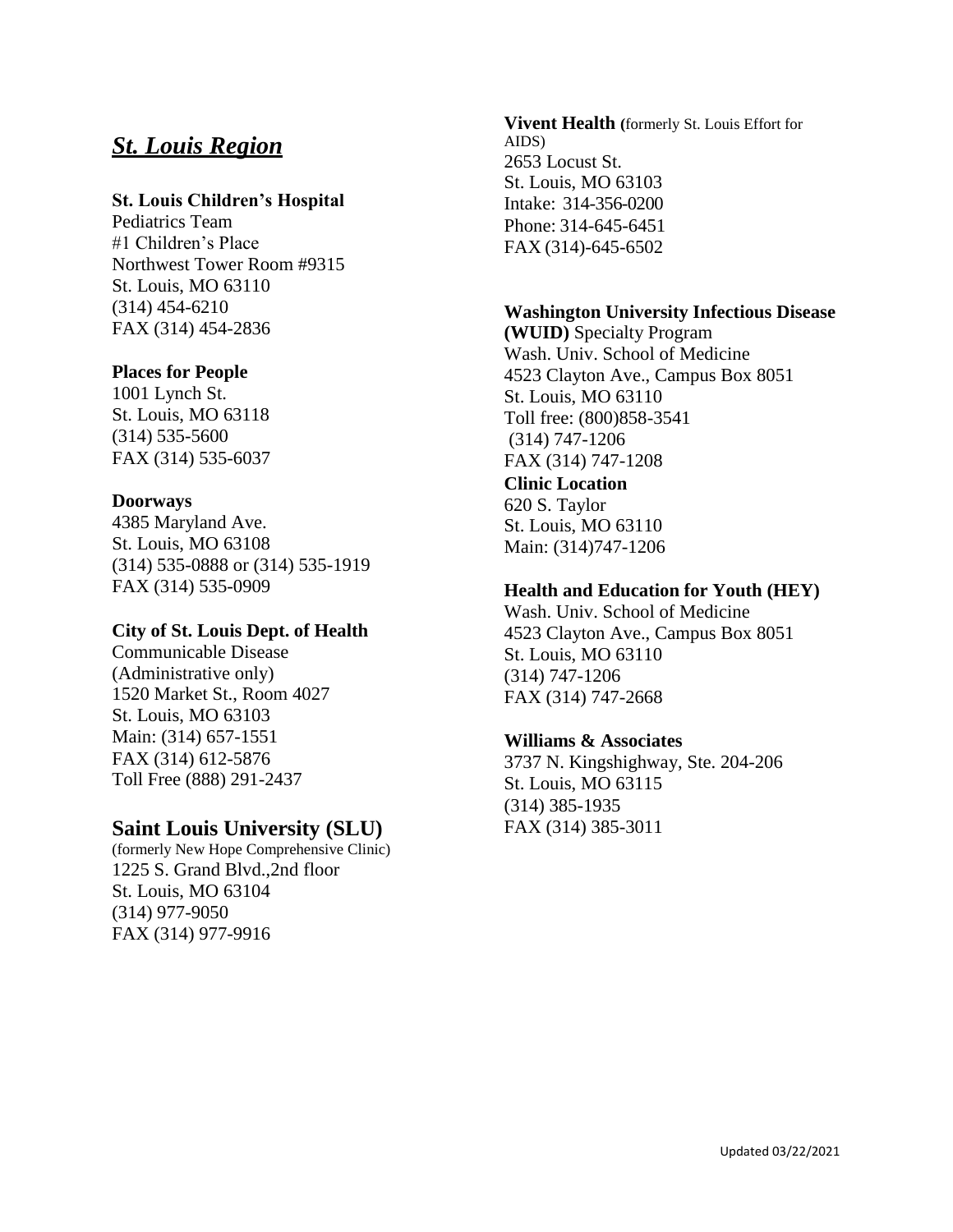## *Southwest Region*

**APO 1636 S. Glenstone Ste. 100** Springfield, MO 65804 (800) 743 -5767 (417) 881 -1900 FAX (417) 881 -1237

#### **APO West Plains**

108 Kentucky St. PO Box 414 West Plains, MO 65775 (417) 256 -4242 FAX (417) 256 -4254

#### **APO Waynesville**

PO Box 555 Waynesville, MO 65583 (573) 774 -0053 FAX (573) 774 -3053

#### **APO Joplin**

Joplin City Health Dept. 321 East 4th Street Joplin, MO 6480 1 (417) 624 -5788 FAX (417) 206 -4153

#### **Burrell Behavioral Health**

1423 N. Jefferson, Ste. D -200 Springfield, MO 65802 (417) 761 -5849 FAX (417) 269 -8212

# *Central Region*

**Phoenix Programs** 90 E Leslie Lane (main office) Columbia, MO 65202 (573) 875 -8880 Toll -free (833) 415 -1707 or (833) 415 -1708 FAX (573) 442 -3830

### *Northwest Region*

**St. Joseph/Buchanan County Health Department** 904 South 10<sup>th</sup> Street St. Joseph, MO 64503 (800) 945 -4601 (816) 271 -4636 FAX (816) 271 -4834

# *Southeast Region*

**Butler County Health Department** 1619 North Main Poplar Bluff, MO 63901 (573) 785 -8478 Toll Free (866) 284 -1716 FAX: (573) 727 -9479

#### **Cape Girardeau Public Health Center**

1121 Linden St., PO Box 1839 Cape Girardeau, MO 63702 (573) 335 -7846 Toll Free (800) 247 -9308 FAX (573) 335 -5909

#### **St. Francois County Health Department**

1025 W. Main, P.O. Box 367 Park Hills, MO 63601 (573) 431 -1947 Toll -free (877) 622 -7187 FAX (573) 431 -7326

### *Statewide*

**Missouri Department of Health and Senior Services - Bureau of HIV, STD and Hepatitis** 930 Wildwood Drive Jefferson City, MO 65102 (573) 751 -6439 FAX (573) 751 -6447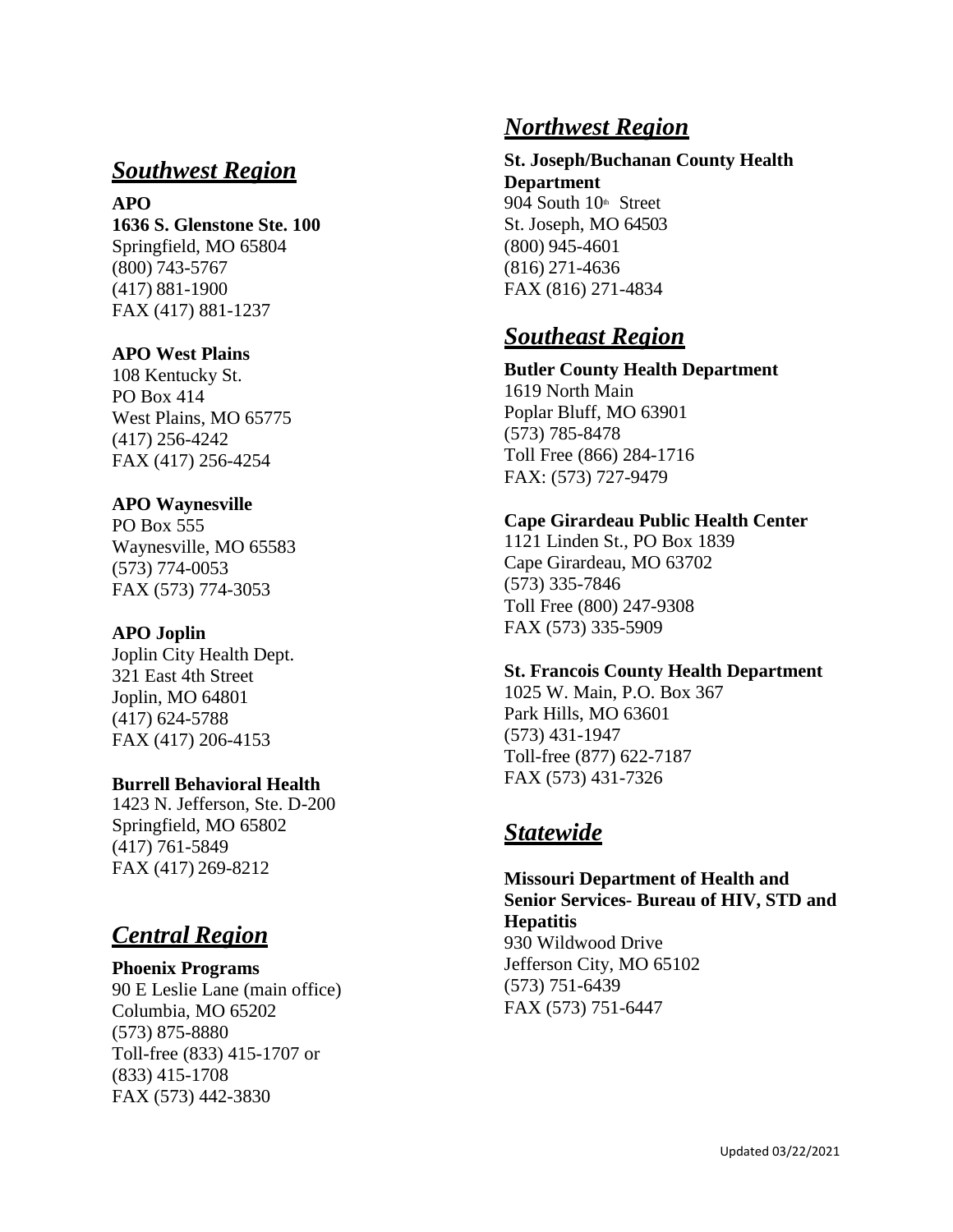| <b>County</b>    | <b>Case Management Region/Intake Agency</b> | <b>Contact Number</b> |
|------------------|---------------------------------------------|-----------------------|
| Adair            | Phoenix Programs                            | 573 875-8880          |
| Andrew           | Northwest/St. Joseph-Buchanan HD            | 816-271-4636          |
| Atchison         | Northwest/St. Joseph-Buchanan HD            | 816-271-4636          |
| Audrain          | Phoenix Programs                            | 573 875-8880          |
| Barry            | Southwest/APO                               | 417-881-1900          |
| <b>Barton</b>    | Southwest/APO                               | 417-881-1900          |
| <b>Bates</b>     | Phoenix Programs                            | 573 875-8880          |
| <b>Benton</b>    | Phoenix Programs                            | 573 875-8880          |
| <b>Bollinger</b> | Southeast/Cape Girardeau County HD          | 573-335-7846          |
| Boone            | Phoenix Programs                            | 573 875-8880          |
| <b>Buchanan</b>  | Northwest/St. Joseph-Buchanan HD            | 816-271-4636          |
| <b>Butler</b>    | Southeast/Butler County HD                  | 573-785-8478          |
| Caldwell         | Northwest/St. Joseph-Buchanan HD            | 816-271-4636          |
| Callaway         | Phoenix Programs                            | 573 875-8880          |
| Camden           | Phoenix Programs                            | 573 875-8880          |
| Cape Girardeau   | Southeast/Cape Girardeau County HD          | 573-335-7846          |
| Carroll          | Northwest/St. Joseph-Buchanan HD            | 816-271-4636          |
| Carter           | Southeast/Butler County HD                  | 573-785-8478          |
| Cass             | Kansas City TGA                             | 844-552-8420          |
| Cedar            | Southwest/APO                               | 417-881-1900          |
| Chariton         | Phoenix Programs                            | 573 875-8880          |
| Christian        | Southwest/APO                               | 417-881-1900          |
| Clark            | Phoenix Programs                            | 573 875-8880          |
| Clay             | Kansas City TGA                             | 844-552-8420          |
| Clinton          | Kansas City TGA                             | 844-552-8420          |
| Cole             | Phoenix Programs                            | 573 875-8880          |
| Cooper           | <b>Phoenix Programs</b>                     | 573 875-8880          |
| Crawford         | Southeast/St. Francois County HD            | 573-431-1947          |
| Dade             | Southwest/APO                               | 417-881-1900          |
| Dallas           | Southwest/APO                               | 417-881-1900          |
| Daviess          | Northwest/St. Joseph-Buchanan HD            | 816-271-4636          |

# **Alphabetical listing of Counties, with HIV case management region and contact number**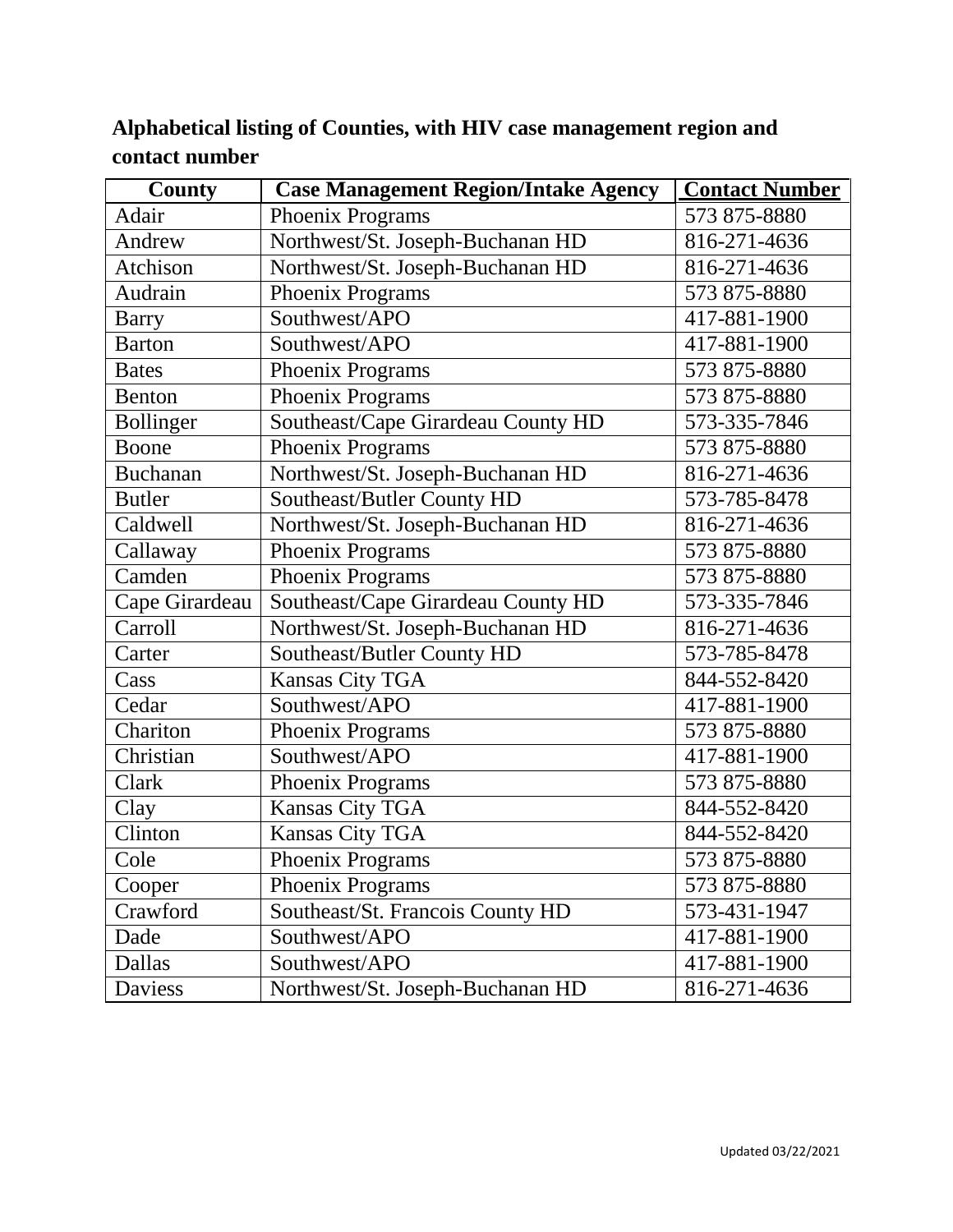| <b>County</b>  | <b>Case Management Region/Intake Agency</b> | <b>Contact Number</b> |
|----------------|---------------------------------------------|-----------------------|
| Dent           | Southwest/APO                               | 417-881-1900          |
| DeKalb         | Northwest/St. Joseph-Buchanan HD            | 816-271-4636          |
| Douglas        | Southwest/APO                               | 417-881-1900          |
| Dunklin        | Southeast/Butler County HD                  | 573-785-8478          |
| Franklin       | St. Louis TGA- Vivent Health                | 314-356-0200          |
| Gasconade      | Phoenix Programs                            | 573 875-8880          |
| Gentry         | Northwest/St. Joseph-Buchanan HD            | 816-271-4636          |
| Greene         | Southwest/APO                               | 417-881-1900          |
| Grundy         | Northwest/St. Joseph-Buchanan HD            | 816-271-4636          |
| Harrison       | Northwest/St. Joseph-Buchanan HD            | 816-271-4636          |
| Henry          | Phoenix Programs                            | 573 875-8880          |
| Hickory        | Southwest/APO                               | 417-881-1900          |
| Holt           | Northwest/St. Joseph-Buchanan HD            | 816-271-4636          |
| Howard         | Phoenix Programs                            | 573 875-8880          |
| Howell         | Southwest/APO                               | 417-881-1900          |
| Iron           | Southeast/St. Francois County HD            | 573-431-1947          |
| <b>Jackson</b> | <b>Kansas City TGA</b>                      | 844-552-8420          |
| Jasper         | Southwest/APO                               | 417-881-1900          |
| Jefferson      | St. Louis TGA- Vivent Health                | 314-356-0200          |
| Johnson        | Phoenix Programs                            | 573 875-8880          |
| Knox           | Phoenix Programs                            | 573 875-8880          |
| Laclede        | Southwest/APO                               | 417-881-1900          |
| Lafayette      | Kansas City TGA                             | 844-552-8420          |
| Lawrence       | Southwest/APO                               | 417-881-1900          |
| Lewis          | Phoenix Programs                            | 573 875-8880          |
| Lincoln        | St. Louis TGA                               | 314-356-0200          |
| Linn           | Phoenix Programs                            | 573 875-8880          |
| Livingston     | Northwest/St. Joseph-Buchanan HD            | 816-271-4636          |
| Macon          | Phoenix Programs                            | 573 875-8880          |
| Maries         | Phoenix Programs                            | 573 875-8880          |
| Madison        | Southeast/St. Francois County HD            | 573-431-1947          |
| Marion         | Phoenix Programs                            | 573 875-8880          |
| McDonald       | Southwest/APO                               | 417-881-1900          |
| Mercer         | Northwest/St. Joseph-Buchanan HD            | 816-271-4636          |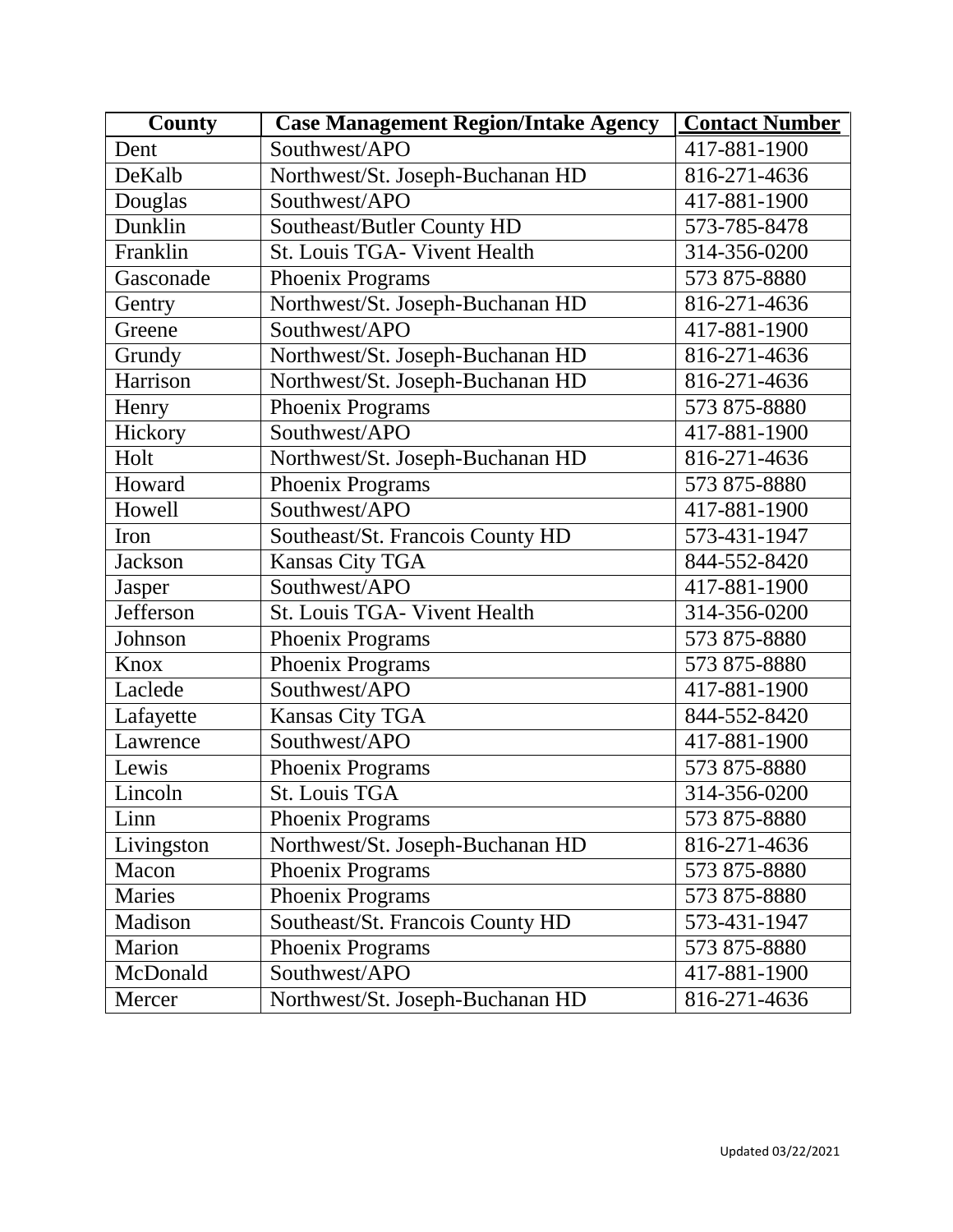| County        | <b>Case Management Region/Intake Agency</b> | <b>Contact Number</b> |
|---------------|---------------------------------------------|-----------------------|
| Miller        | Phoenix Programs                            | 573 875-8880          |
| Mississippi   | Southeast/Cape Girardeau County HD          | 573-335-7846          |
| Moniteau      | Phoenix Programs                            | 573 875-8880          |
| Monroe        | Phoenix Programs                            | 573 875-8880          |
| Montgomery    | Phoenix Programs                            | 573 875-8880          |
| Morgan        | Phoenix Programs                            | 573 875-8880          |
| New Madrid    | Southeast/Butler County HD                  | 573-785-8478          |
| <b>Newton</b> | Southwest/APO                               | 417-881-1900          |
| Nodaway       | Northwest/St. Joseph-Buchanan HD            | 816-271-4636          |
| Oregon        | Southwest/APO                               | 417-881-1900          |
| Osage         | Phoenix Programs                            | 573 875-8880          |
| <b>Ozark</b>  | Southwest/APO                               | 417-881-1900          |
| Pemiscot      | Southeast/Butler County HD                  | 573-785-8478          |
| Perry         | Southeast/St. Francois County HD            | 573-431-1947          |
| Pettis        | Phoenix Programs                            | 573 875-8880          |
| Phelps        | Southwest/APO                               | 417-881-1900          |
| Pike          | Phoenix Programs                            | 573 875-8880          |
| Platte        | <b>Kansas City TGA</b>                      | 844-552-8420          |
| Polk          | Southwest/APO                               | 417-881-1900          |
| Pulaski       | Southwest/APO                               | 417-881-1900          |
| Putnam        | Phoenix Programs                            | 573 875-8880          |
| Ralls         | Phoenix Programs                            | 573 875-8880          |
| Randolph      | Phoenix Programs                            | 573 875-8880          |
| Ray           | <b>Kansas City TGA</b>                      | 844-552-8420          |
| Reynolds      | Southeast/St. Francois HD                   | 573-431-1947          |
| Ripley        | Southeast/Butler County HD                  | 573-785-8478          |
| Saline        | Phoenix Programs                            | 573 875-8880          |
| Schuyler      | Phoenix Programs                            | 573 875-8880          |
| Scott         | Southeast/Cape Girardeau County HD          | 573-335-7846          |
| Scotland      | Phoenix Programs                            | 573 875-8880          |
| Shannon       | Southwest/APO                               | 417-881-1900          |
| Shelby        | Phoenix Programs                            | 573 875-8880          |
| St. Charles   | St. Louis TGA- Vivent Health                | 314-356-0200          |
| St. Clair     | Southwest/APO                               | 417-881-1900          |
| St. Francois  | Southeast/St. Francois County HD            | 573-431-1947          |